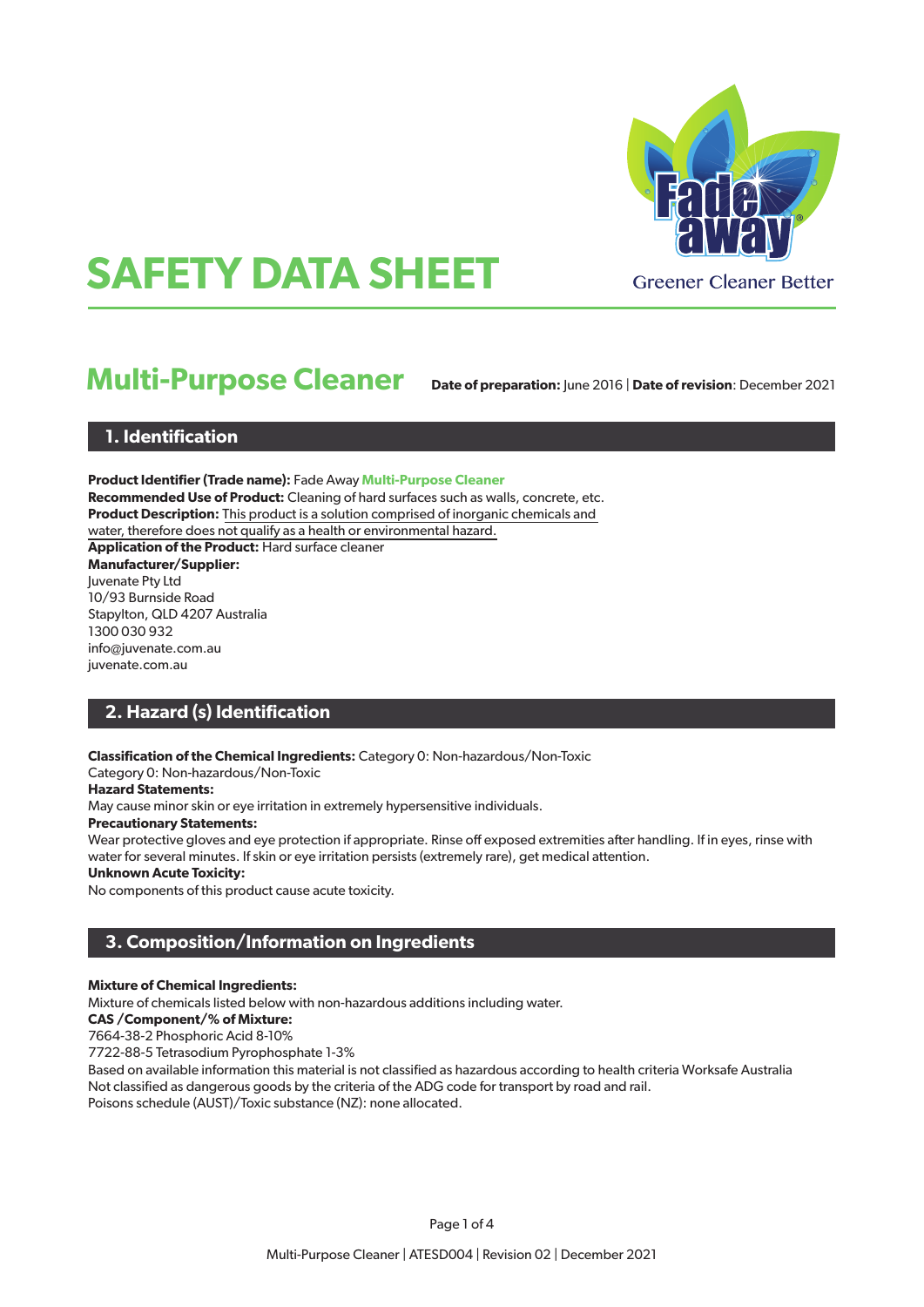## **4. First-aid Measures**

**Inhalation:** Not relevant **Skin Exposure:** Rinse with water. **Eye contact:** Irrigate eye with running water for several minutes. **Ingestion:** If nausea occurs consult doctor.

## **5. Fire-fighting Measures**

**Extinguishing Media:** product not flammable. **Protective Equipment:** product not flammable. **Precautions for fire fighting:** product not flammable.

## **6. Accidental Release Measures**

**Precautions:** none required; product non-hazardous.

**Protective Equipment:** none required but may be preferred by user.

**Spill Containment/Cleanup Measure:** use liquid absorbing material for pickup of product; use squeegee to push spilled product into domestic floor drain if present.

## **7. Handling & Storage**

Keep containers tightly sealed in dry environment at standard room temperatures.

## **8. Exposure Controls/Personal Protection**

#### **Protective Measures:**

Usual precautionary measures for handling of mild nontoxic chemicals should be followed. Avoid excessive contact with skin and eyes. Breathing equipment not required. Protective gloves and eyewear optional.

## **9. Physical & Chemical Properties**

**Appearance:** clear liquid. **Odour:** odourless. **Odour Threshold: not relevant. pH value:** 9.0-9.5 **Melting Point:** undetermined. **Boiling Point:** 100 degrees Celsius. **Flash Point: none. Evaporation Point:** not determined. **Flammability:** non-flammable. **Explosive Limits:** not relevant. **Vapor Pressure/Density:** VP is not relevant/Density = 1.13-1.14 g/cc3 **Relative Density:** not determined. **Solubility:** not determined. **Partition Coefficient:** not determined. **Viscosity:** not determined. **Solvent Content:** Organic solvents: 0.0% Water: 86-90% Chemical Ingredients: 10-14%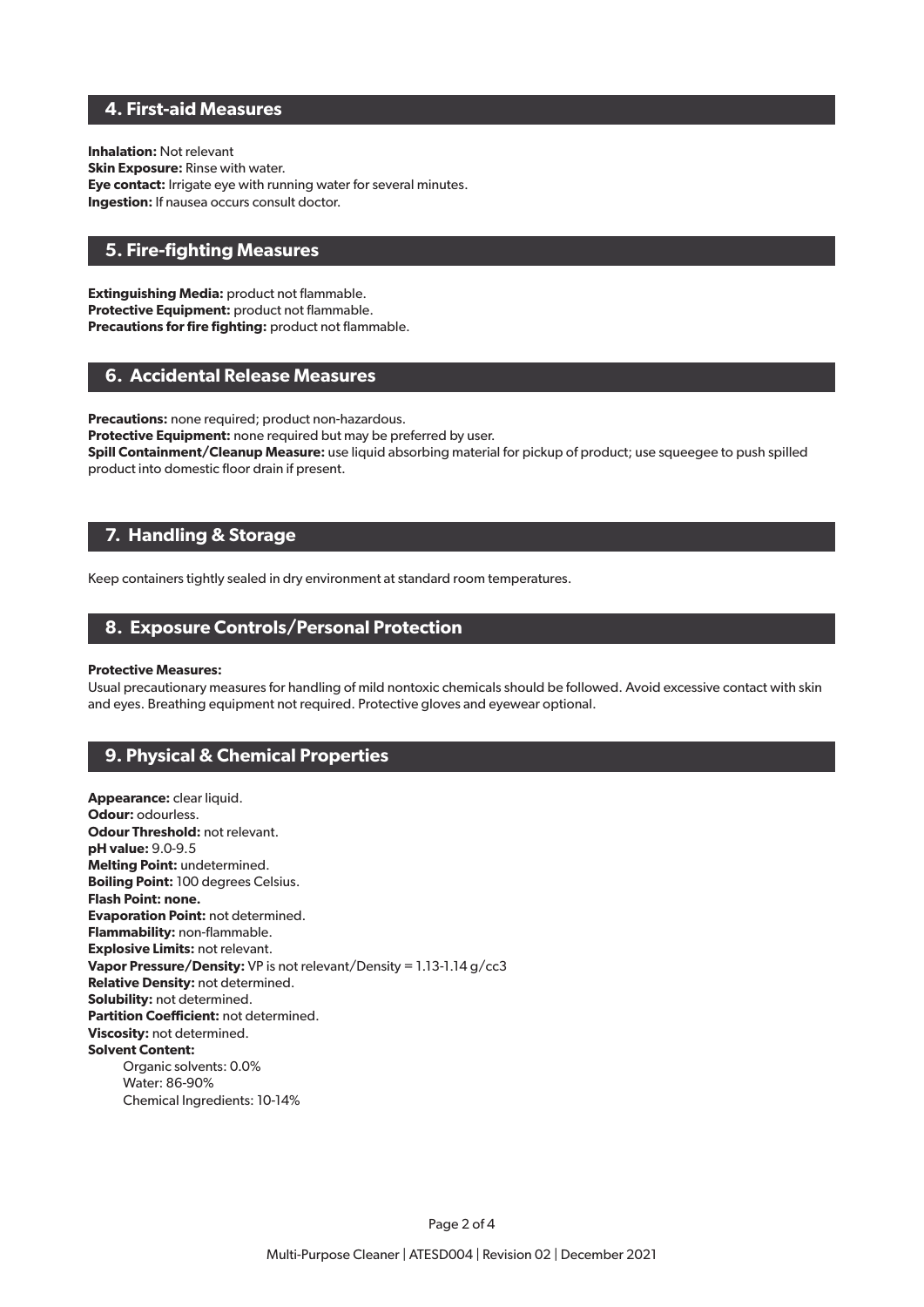## **10. Stability & Reactivity**

**Reactivity:** no relevant information.

**Chemical stability:** stable under normal/standard conditions.

**Possibility of hazardous reactions:** none.

**Conditions to avoid:** no relevant information.

**Incompatible materials:** no relevant information.

**Hazardous decomposition:** no dangerous reactions known.

## **11. Toxicological Information:**

No adverse health effects expected if the product is handled in accordance with the safety data sheet and the product information sheet.

**Likely Routes of Exposure:** minor likelihood of exposure to skin, lungs, eyes

**Acute Toxicity:** none

**Description of Symptoms of Exposure:** mild irritant to skin of hypersensitive individuals; mild irritant to eyes and mucous membranes of hypersensitive individuals.

## **12. Ecological Information**

**Ecotoxicity:** no relevant information available.

**Persistence and degradability:** no relevant information available.

**Bioaccumulative potential:** no relevant information available.

**Mobility in soil:** no relevant information available.

**Other adverse effects:** no relevant information available.

**Other information:** no relevant information available.

## **13. Disposal Considerations**

**Waste disposal recommendations:** recycle empty containers or dispose of with household trash; liquid product can be washed into domestic waste water and/or sewage systems. Refer to local, state and federal disposal regulations, if in doubt.

## **14 Transport Information**

#### **Road and Rail Transport**

Not classified as dangerous goods by the criteria of the Australian dangerous goods code (ADG code) by transport, road and rail.

## **15. Regulatory Information**

Based on available information this material is not classified as hazardous according to health criteria of Worksafe Australia

## **16. Other Information**

#### **No other data relevant.**

This information is based on our current knowledge and is intended to describe the product for the purposes of health, safety and environmental requirements only. It should not however be construed as guaranteeing any specific property of the product. It is the responsibility of the user to determine applicability of this information and the suitability of the product for any particular purpose.

**Date of preparation:** June 2016

Page 3 of 4